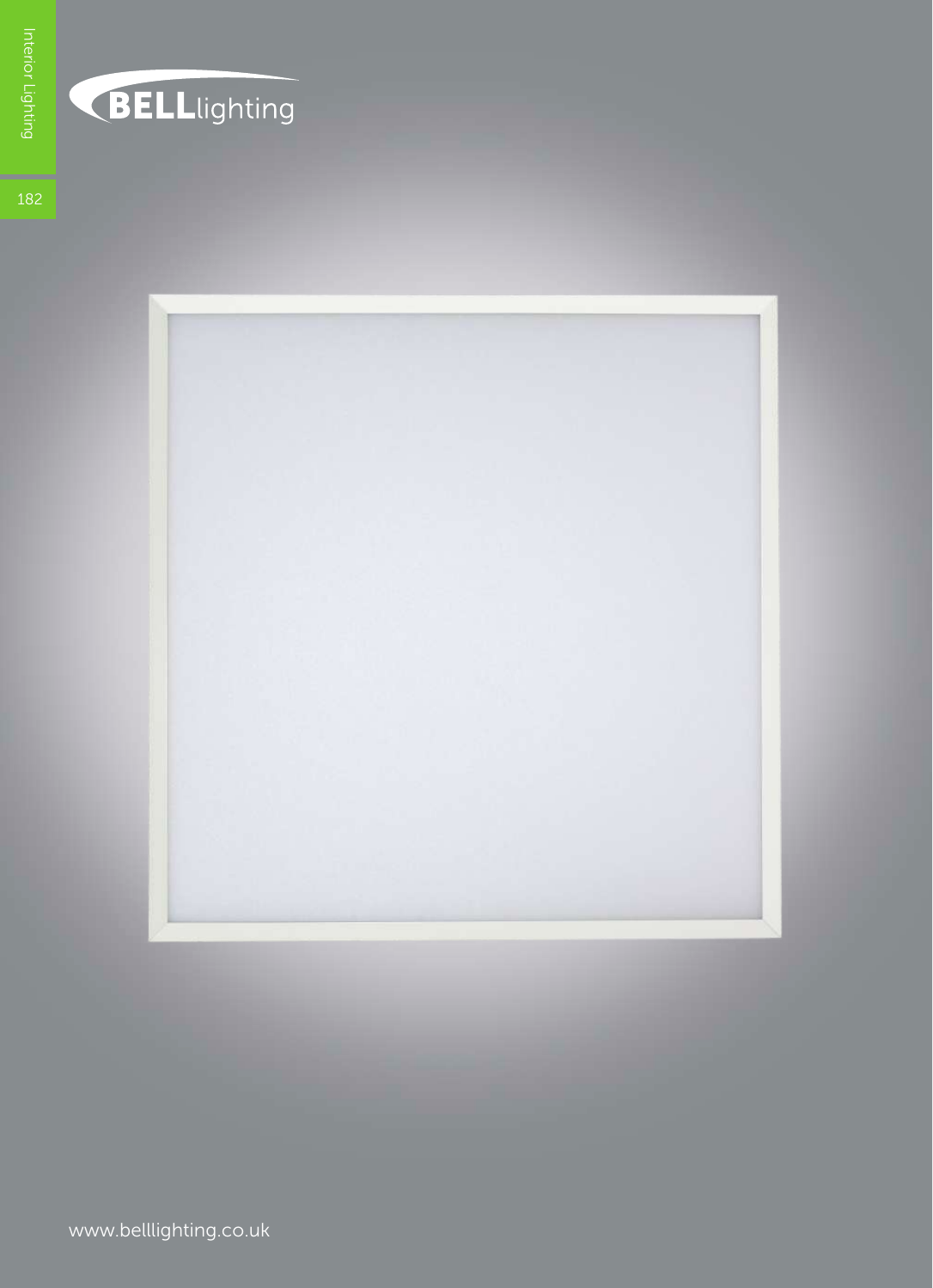183



## Backlit LED Panel

One of the newest panels in the Arial range, the Arial Backlit LED Panel comes with a 7 year guarantee and 2 year on site warranty as standard. This cost-effective lighting solution is available with a multitude of optional extras.

- Uniform light distribution
- Professional LED Panel
- 0-10V Dimming or DALI Dimming options available
- White finish
- Anti-twist frame
- Emergency panels with 5 year battery guarantee available
- CCT option available on request



LMR80: Maximum 20% of lumen depreciation over rated hours. B10: Maximum 10% of fittings failure rate over rated hours





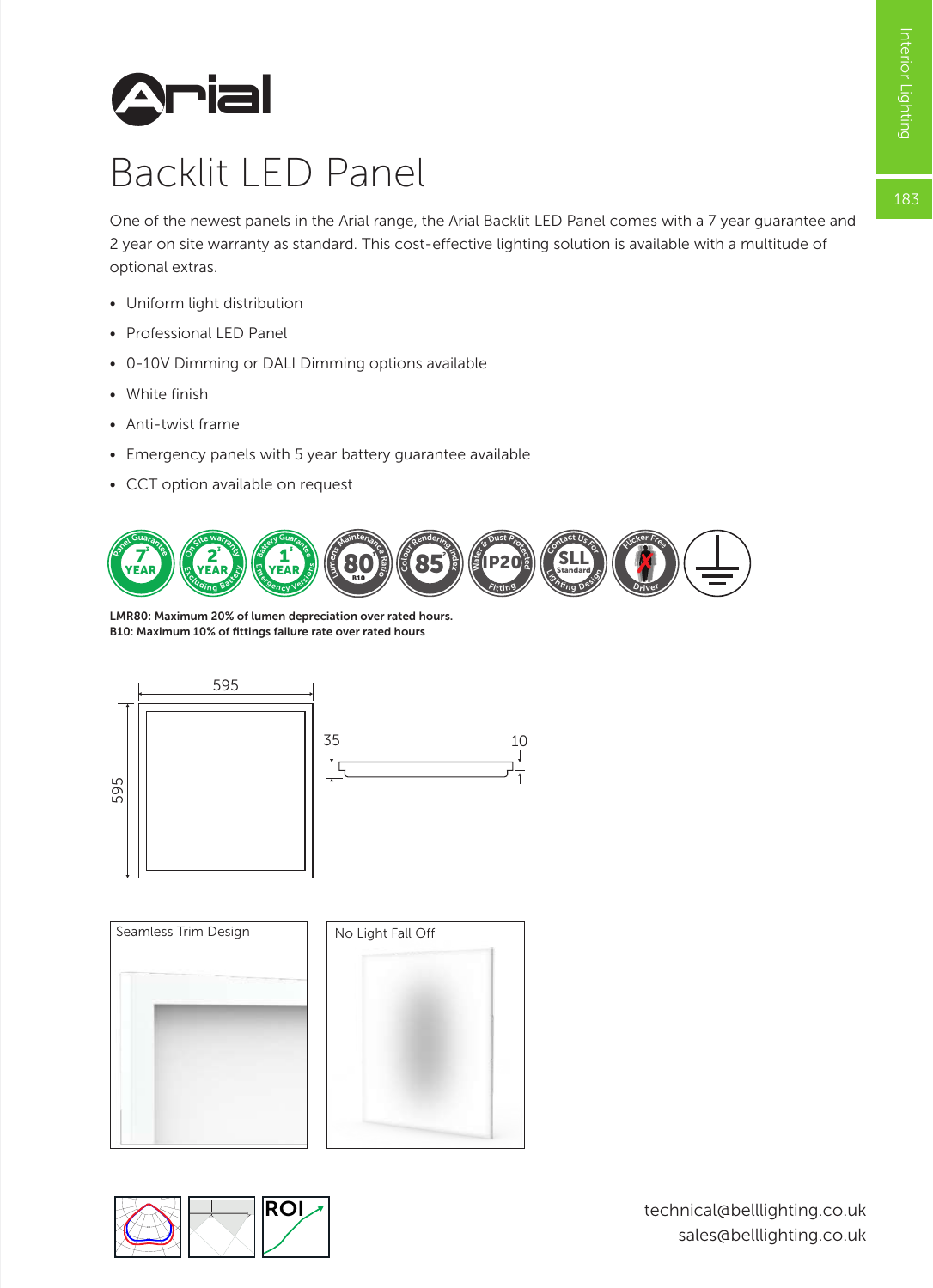

## Backlit LED Panel

| <b>Technical Specification</b>  |                                                              |
|---------------------------------|--------------------------------------------------------------|
| Construction                    | Steel + PMMA                                                 |
| <b>Driver</b>                   | <b>BELL</b>                                                  |
| LED Chip                        | Philips                                                      |
| IP Rating                       | <b>IP20</b>                                                  |
| Operating Temp                  | $0^{\circ}$ C to +35 $^{\circ}$ C                            |
| Input Voltage                   | 220 - 240V                                                   |
| Power Factor                    | > 0.9                                                        |
| <b>CRI</b>                      | 85 - Exceeds EU standard of Ra 80 for Colour Rendering Index |
| <b>LMR</b>                      | 80 - Exceeds EU standard of 70 for Lumens Maintenance Ratio  |
| L1A / L1B / L2A / L2B Compliant | Yes                                                          |
| <b>Emergency Battery Type</b>   | NiCd 1 Year Emergency / LiFePO4 5 Year Emergency             |

| Code  | W                        | Description                                         | Lm/W | Lm   | Temp      | Finish | Hours |
|-------|--------------------------|-----------------------------------------------------|------|------|-----------|--------|-------|
| 10130 | 36                       | Arial Backlit LED Panel - 600x600mm.                | 100  | 3600 | 4000K     | White  | 50000 |
| 10132 | 36                       | Arial Backlit LED Panel - 600x600mm, Emergency      | 100  | 3600 | 4000K     | White  | 50000 |
| 10134 | 36                       | Arial Backlit LED Panel - 600x600mm, 0-10V Dim      | 100  | 3600 | 4000K     | White  | 50000 |
| 10133 | 36                       | Arial Backlit LED Panel - 600x600mm, Dali Dim       | 100  | 3600 | 4000K     | White  | 50000 |
| 10150 | 36                       | Arial Backlit LED Panel - 600x600mm. CCT            | 100  | 3600 | 3/4/6000K | White  | 50000 |
| 10152 | 36                       | Arial Backlit LED Panel - 600x600mm, Emgcy. CCT     | 100  | 3600 | 3/4/6000K | White  | 50000 |
| 10154 | 36                       | Arial Backlit LED Panel - 600x600mm, 0-10V Dim, CCT | 100  | 3600 | 3/4/6000K | White  | 50000 |
| 10153 | 36                       | Arial Backlit LED Panel - 600x600mm, Dali Dim. CCT  | 100  | 3600 | 3/4/6000K | White  | 50000 |
| 10176 | 25                       | Arial Backlit LED Panel - 600x600mm                 | 120  | 3000 | 4000K     | White  | 50000 |
| 10178 | 25                       | Arial Backlit LED Panel - 600x600mm, Emergency      | 120  | 3000 | 4000K     | White  | 50000 |
| 10180 | 25                       | Arial Backlit LED Panel - 600x600mm, 0-10V Dim      | 120  | 3000 | 4000K     | White  | 50000 |
| 10179 | 25                       | Arial Backlit LED Panel - 600x600mm, Dali Dim       | 120  | 3000 | 4000K     | White  | 50000 |
| 10190 | $\overline{\phantom{a}}$ | Surface Mount Unit for 600x600 Arial Backlit Panel  |      |      |           |        |       |
|       |                          |                                                     |      |      |           |        |       |

Available on request:

- Emergency panels with 5 year battery guarantee
- Emergency 0-10V Dim
- Emergency Dali Dim

For further information call 01924 893380 or email sales@belllighting.co.uk

Emergency versions must be tested in line with the requirements of BS5266, failure to do so may effect battery life and warranty.

 $3$  Subject to terms & conditions (Contact Customer Service)

184